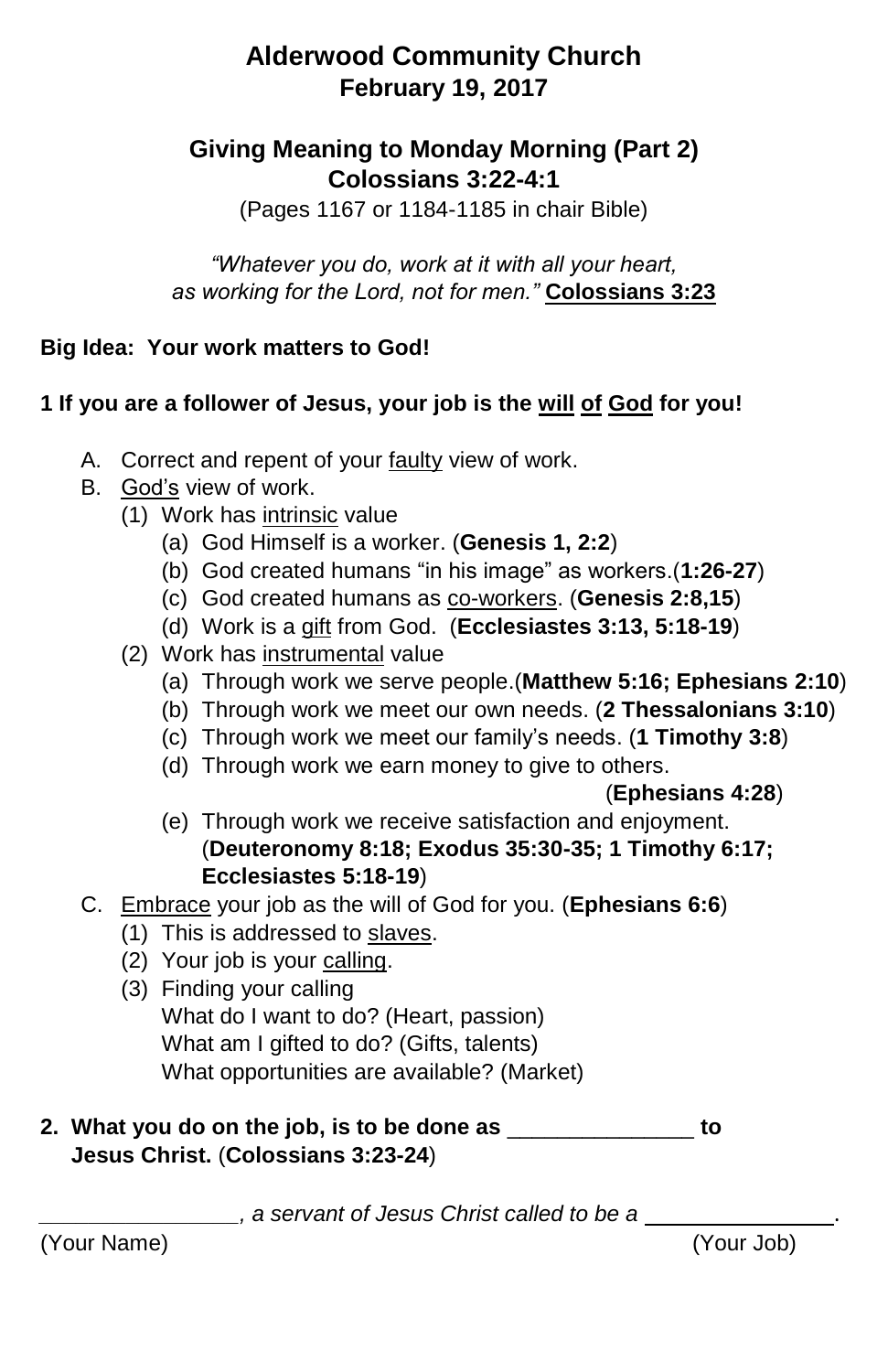A. Work with \_\_\_\_\_\_\_\_\_\_\_\_\_\_. (**v. 22**) *"not only when their eye is on you."* (1) \_\_\_\_\_\_\_\_\_\_\_ \_\_\_\_\_\_\_\_\_\_\_\_

 *"What you leave behind on every job is an unmistakable calling card about your character and your God."*

(2) \_\_\_\_\_\_\_\_\_\_\_\_\_\_\_

*"Teach slaves to be subject to their masters in everything, to try to please them, not to talk back to them, and not to steal from them, but to show that they can be fully trusted."* **Titus 2:9-10a**

|     | B. Work with the right ________________. (Colossians 3:22-23)                               |
|-----|---------------------------------------------------------------------------------------------|
|     | $(1)$ _____________________ (v. 22) "with sincerity of heart and<br>reverence for the Lord" |
|     | $(2)$ ____________________ (v. 23) "work at it with all your heart"                         |
| (3) | $(v. 23)$ "as working for the Lord"                                                         |
|     |                                                                                             |

C. Work to make the gospel

*"Teach slaves to be subject to their masters in everything, to try to please them, not to talk back to them, and not to steal from them, but to show that they can be fully trusted, so that in every way they will make the teaching about God our Savior attractive."* **Titus 2:9-10**

#### **3. What you receive for what you do will ultimately come from**

\_\_\_\_\_\_\_\_\_\_\_\_ \_\_\_\_\_\_\_\_\_\_\_. (**v. 24**) *"from the Lord as a reward"*

**4. Take time for** \_\_\_\_\_\_\_\_\_\_\_ **and** \_\_\_\_\_\_\_\_\_\_\_\_\_\_.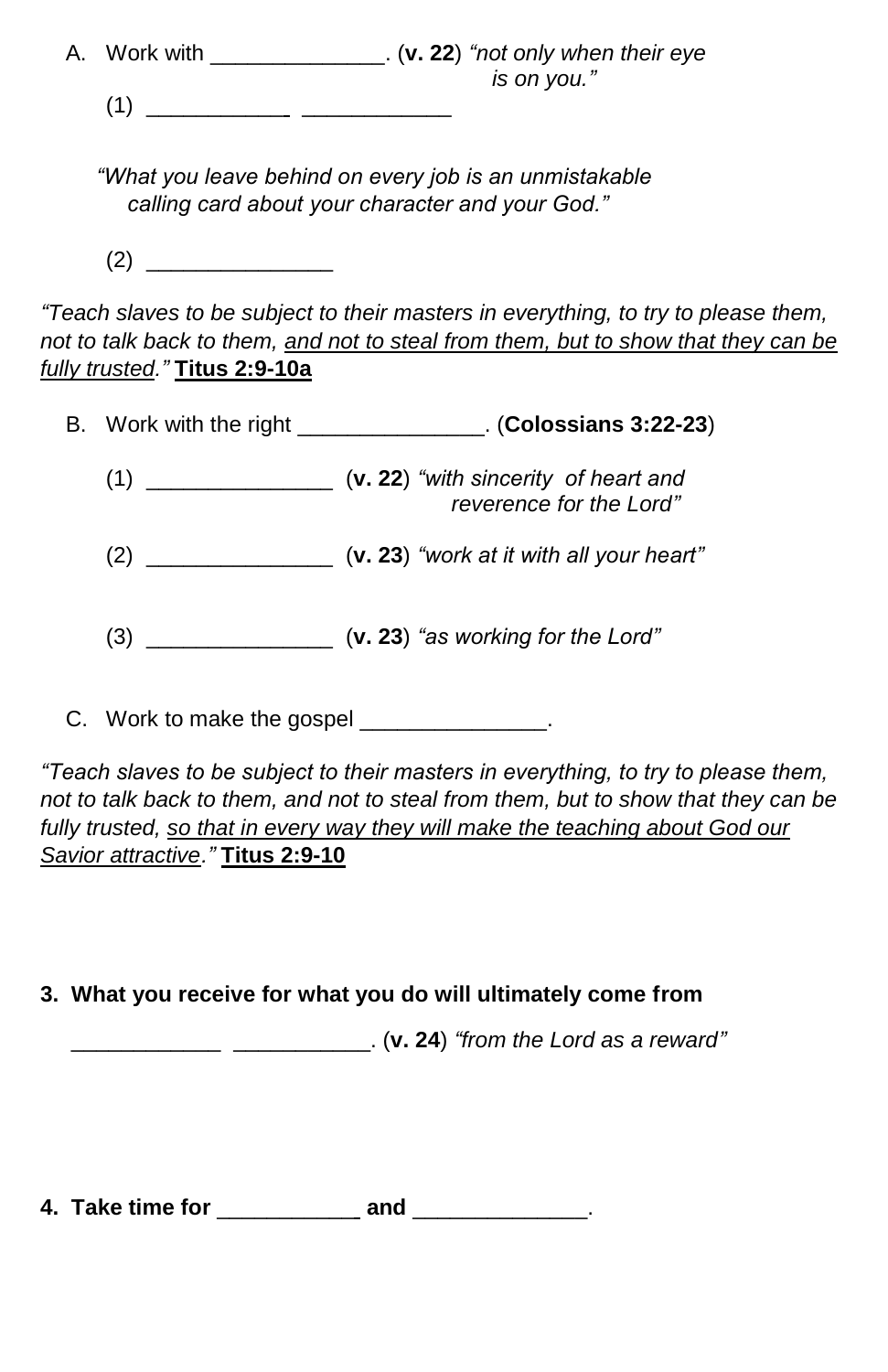## **Sermon Questions:**

1. Who was the best *employer* you've ever had? The best *job* you've ever had? What made these your favorite?

2. Read **Colossians 3:22-4:1**. What are some of Paul's overriding concerns as he addresses the relationship between slaves and masters?

3. What attitudes and actions should an employee demonstrate toward his/her employer and the tasks they are assigned?

In what specific ways can you demonstrate these attitudes and actions in your particular situation?